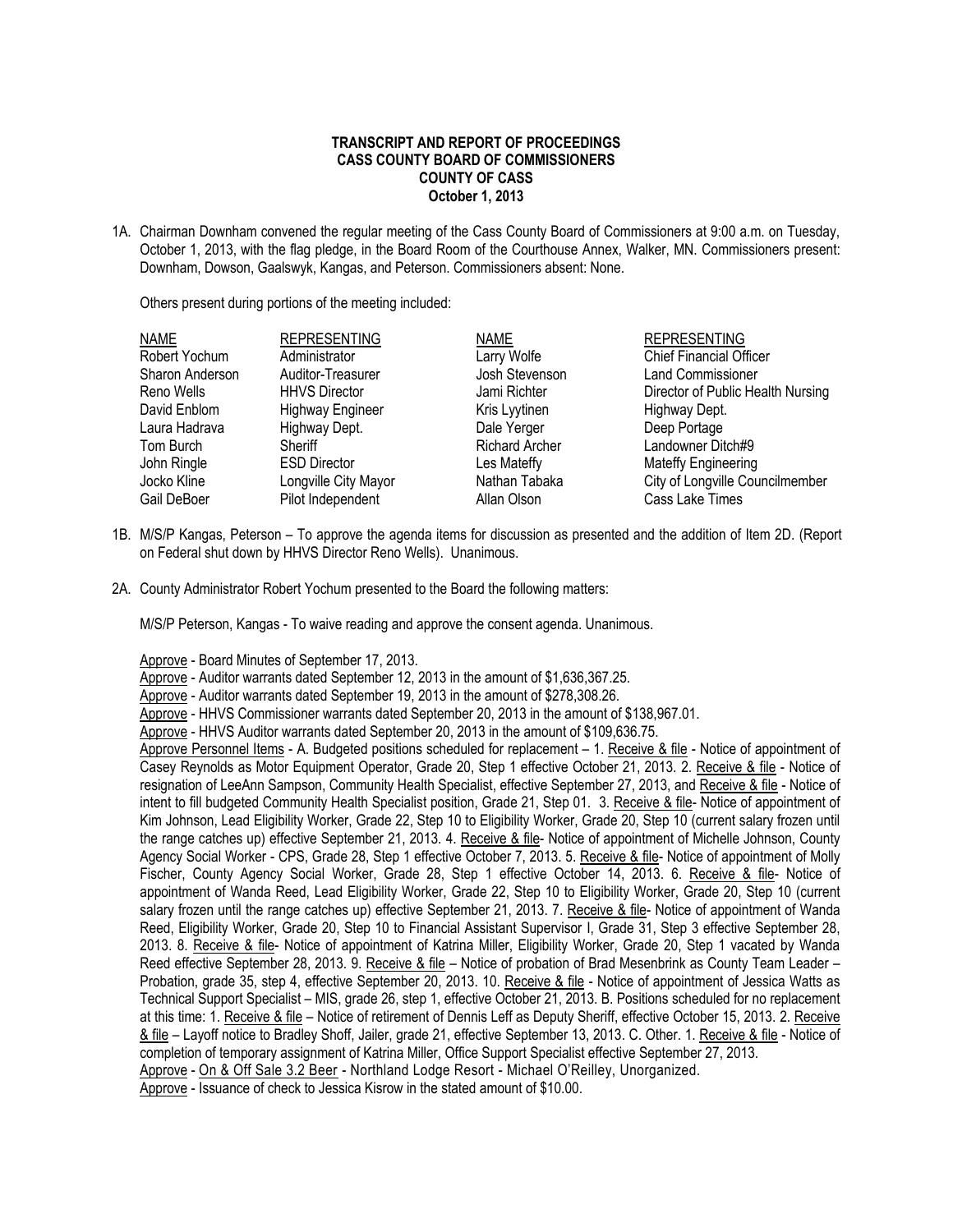Approve - Walker Area Joint Fire Department contract for Unorganized Township from January 1, 2013 through Dec. 31, 2013 in the amount of \$550.30/yr.

Receive & file - South Country Health Alliance equity reimbursement payment in the amount of \$235,627,66, and receive & file notice of October 15, 2013 prepayment for years 2014 and 2015 in the additional final payment amount of \$429,978.58. Receive & file - Timber auction results of Sept. 26, 2013 of 1,830 cords totaling \$43,090.00.

Receive & file - HHVS Cash Account Balance Comparison and Child Service Costs through August 2013. Award - Contract to Area Lakes Well Drilling for sealing/abandonment of existing sand point well on tax forfeit Parcel #30-028-0002 (Pine Lake Township) in the amount not to exceed \$265.00.

Approve - Family Planning Special Projects Agreement with HHVS and Mahube-Otwa Community Action Partnership, Inc. Receive & file - Early Childhood Collaboration Agreements with HHVS and Walker/Hackensack/Akeley and Pillager, and Pine River/Backus Schools.

Receive & file - Public Hearing on Sept. 30, 2013 for Conditional Use Permit in the City of Walker located at 401 Minnesota Ave. West.

Receive & file - Petition to vacate - All of Lakeview Avenue in the plat of Portage Lake south of Blackmar Road NW, appoint Commissioners Downham and Dowson, County Engineer Enblom to inspect the road, and establish a public hearing on Tuesday, November 5, 2013 during the meeting which will begin at 9:00 a.m., in the Boardroom, 1st Floor, Courthouse, Walker, MN.

2B. County Administrator Yochum presented meeting notes dated Friday, September 27, 2013 of the Citizen Budget Committee which included the status of area 2014 preliminary property tax levies and specific recommendations from the committee. Mr. Yochum reported that absent any subsequent requests from the Board of Commissioners the committee has concluded its review of the 2014 budget and recommends the following: 1.) that the HHVS Director through the HHVS advisory committee prepare drafts for County Board consideration to renew Family Center service contracts at a base funding level not to exceed \$75,000/yr. (same as FY 2011, 2012, 2013) and that up to an additional \$25,000/yr. be budgeted for related special projects, 2.) that the FY 2014 miscellaneous service budget is maintained at the FY 2013 level of \$84,100 and that any new requests or increases (\$9,650 to date) are moved to the contingency budget for possible consideration by the Board of Commissioners 3.) that the Kitchigami Regional Library request for FY 2014 be approved as submitted (\$342,336, a \$919 increase over FY 2013), and 4.) that the FY2014 proposed revenue budget be established in the amount of \$50,501,079 including a countywide property tax levy of \$20,046,613 and the FY2014 proposed expenditure budget be established in the amount of \$50,501,079 including a Commissioners contingency of \$344,077. By consensus the Board requested staff to promptly report back on the Family Center contracts and the miscellaneous service budget.

M/S/P Peterson, Kangas - To accept the Citizen Budget Committee recommendations as presented subject to additional public input following the December 03, 2013 public hearing. Unanimous.

2C. Mr. Yochum presented correspondence regarding a request from Northern Counties Land Use Coordinating Board to consider a membership with the lobbying group that includes eight northern County members (estimated dues \$2,500/yr.).

M/S/P Gaalswyk, Kangas – To respectfully decline the invitation of a membership to the Northern Counties Land Use Coordinating Board at this time. Unanimous.

2D. HHVS Director Reno Wells presented an update from the Department of Human Services Commissioner Lucinda Jesson regarding the Government shutdown and that DHS doesn't anticipate any effect on benefits to clients for health care, cash, food and other human service programs, including veteran's programs for October, and that MNsure and the Affordable Care Act implementation will not be impacted by the federal shutdown. While FFY2014 appropriations for some programs would not be available during a shutdown, DHS is currently still accessing federal funds from previous years' awards, or have state funding to cover these programs in the short term. Mr. Wells added that DHS is uncertain at this point what will happen if the shutdown were to continue beyond October, but the DHS staff are closely monitoring developments and receiving information from federal program representatives. Mr. Wells concluded that if the shutdown continues DHS and other State agencies will provide additional information on program funding and any plans for communications with clients as soon as possible. No action taken at this time.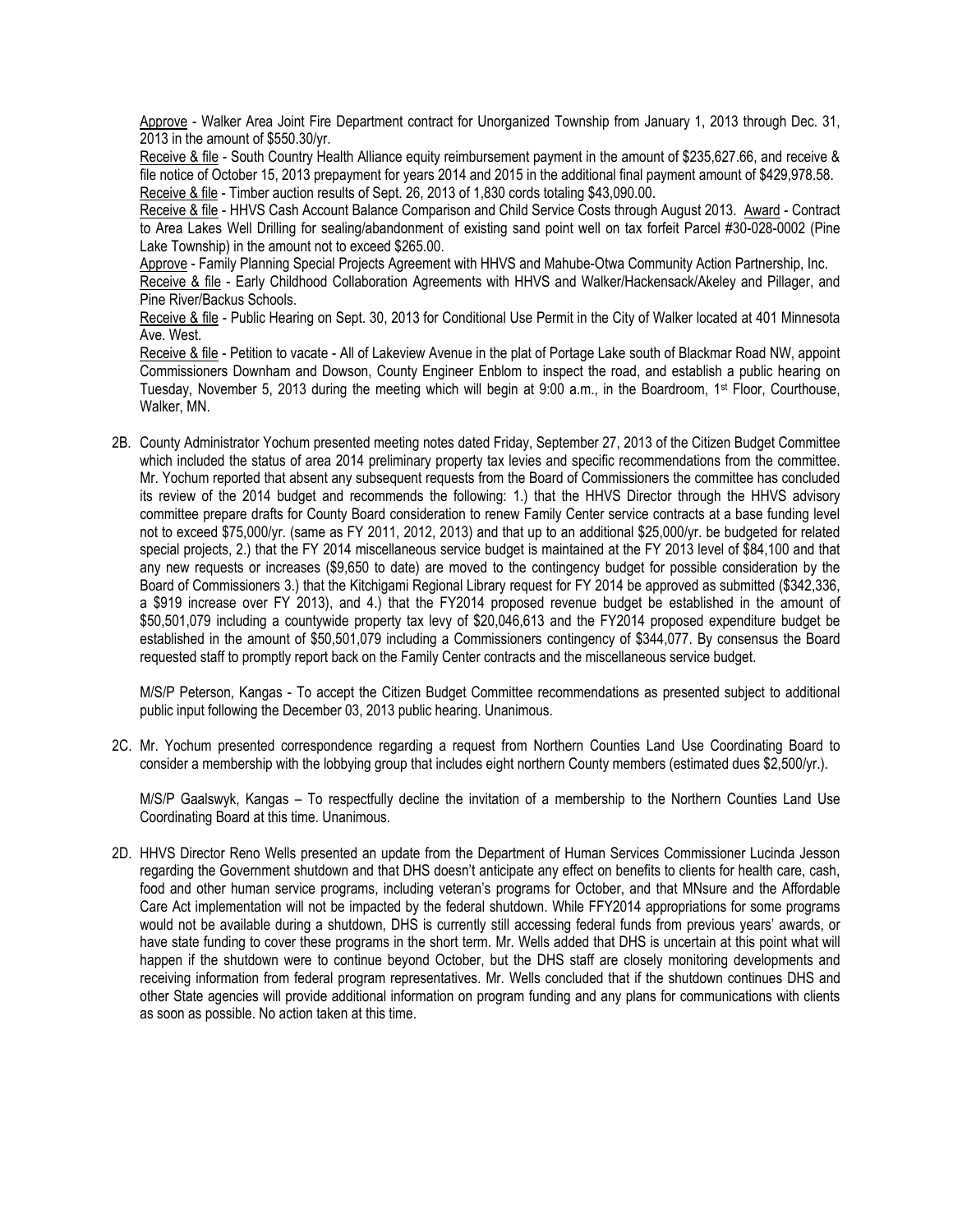3A. Chief Financial Officer Larry Wolfe summarized the Insurance Committee meeting of September 27, 2013. Items discussed included: 2011 financial trends, 2012 budget estimates, and 2013 plan review. Mr. Wolfe reported unanimous recommendations from the Committee as follows: 1.) To recommend premium cost by plan and contribution calculation utilizing \$899,116 fund balance exposure dated September 27, 2013, 2.) To recommend the renewal summary of changes for 2014 as presented, 3.) To recommend 2014 plan administration contract renewals as follows: Cafeteria Plan Administration and Flex Accounts (TASC), Health Care Savings Accounts (BC/BS Select), Life Insurance (MN Mutual through Integrity), Short & Long Term Disability & Dental (Assurant through Integrity) and, 4.) To recommend open enrollment November 18, 2013 through December 2, 2013.

|                     | \$3,200 HSA DED |            | \$2500 DED |                     | \$1500 DED |            | \$500 DED           |
|---------------------|-----------------|------------|------------|---------------------|------------|------------|---------------------|
| Monthly             | Sinale          | Familv     | Sinale     | Familv              | Sinale     | Family     | Single Family       |
| Total Premium       | \$581.00        | \$1.516.00 |            | \$562.00 \$1,477.00 | \$619.00   | \$1,563.00 | \$728.00 \$1,668.00 |
| County contribution | \$1,012.00      |            |            |                     |            |            |                     |

M/S/P Dowson, Gaalswyk – To approve the recommendations of the Insurance Committee as presented. Unanimous.

4A. Land Commissioner Josh Stevenson and Deep Portage Conservation Reserve Executive Director Dale Yerger discussed a Conservation Fund #73 request for the remodeling of a bog walk located at the Deep Portage Conservation Reserve. Mr. Yerger reported that the existing bog walk is near the end of its useful life, and would like to replace it before it becomes a hazard. The project consists of removing the existing 208' wood walk and replacing it with a 232' low maintenance walk structure with an expected life of 20 years. Design build estimates were received from three local vendors, and the Deep Portage Foundation selected a proposal from Prososki All Care Service in the amount of \$32,818.78 as the best proposal based on design, experience, and installation timing. Mr. Stevenson added that the Foundation is requesting \$16,000 from Conservation Fund #73 as match to the project, and the Deep Portage Foundation will contract the work and cover any remaining costs.

| <b>Bidder</b>                   | <b>Bid Amount</b> |
|---------------------------------|-------------------|
| Northwoods Dock & Service       | \$35,775.00       |
| Prososki All Care Service       | \$32,818.78       |
| Lake Area Docks and Lifts       |                   |
| of Brainerd and Crosslake, Inc. | \$27,490.00       |

M/S/P Dowson, Peterson - To approve utilizing the Conservation Fund #73 funds for the construction of the Deep Portage Conservation Reserve bog walk to be completed in 2013, not to exceed \$16,000.00. Unanimous.

4B. Mr. Stevenson informed the Board that the Land Department has been working with the MNDNR and the Over the Hills Gang on a Grant In Aid ATV Trail proposal, and that the final grant application has been approved and funding has been secured. Mr. Stevenson presented Resolution No. 46-13 which allows ATV's to share portions of County Road 58 as part of the GIA ATV Trail. The resolution is similar to the one that was passed for the City of Longville and the GIA ATV Trail within their city limits by Cass County Board of Commissioners Resolution No. 05-12 adopted on Tuesday, January 17, 2012. The Board noted receipt of a related thank you letter from the Over the Hills Gang Club.

Commissioner Peterson offered Resolution No. 46-13 and moved its adoption, Commissioner Kangas seconded:

## Resolution Authorizing Operation of Special Vehicles on Certain County Roadways

Whereas, Minnesota Statute 169.045 states in part that a governing body may by ordinance authorize the operation of motorized golf carts, all-terrain vehicles, utility task vehicles, or mini trucks on designated roadways or portions thereof under its jurisdiction, and

Whereas, the Townships of Crooked Lake and Beulah have supported the GIA ATV Application submitted by the Over the Hills Gang ATV Club, and

Whereas, Cass County is the local road authority for numerous County, County State Aid Highway (CSAH), and Unorganized Township roads within its borders, and

Whereas, the Over the Hills Gang ATV Club has requested Cass County to approve operation of said vehicles on roadways under County jurisdiction, more specifically portions of County Road 58, which partially lies within the Townships of Crooked Lake and Beulah borders.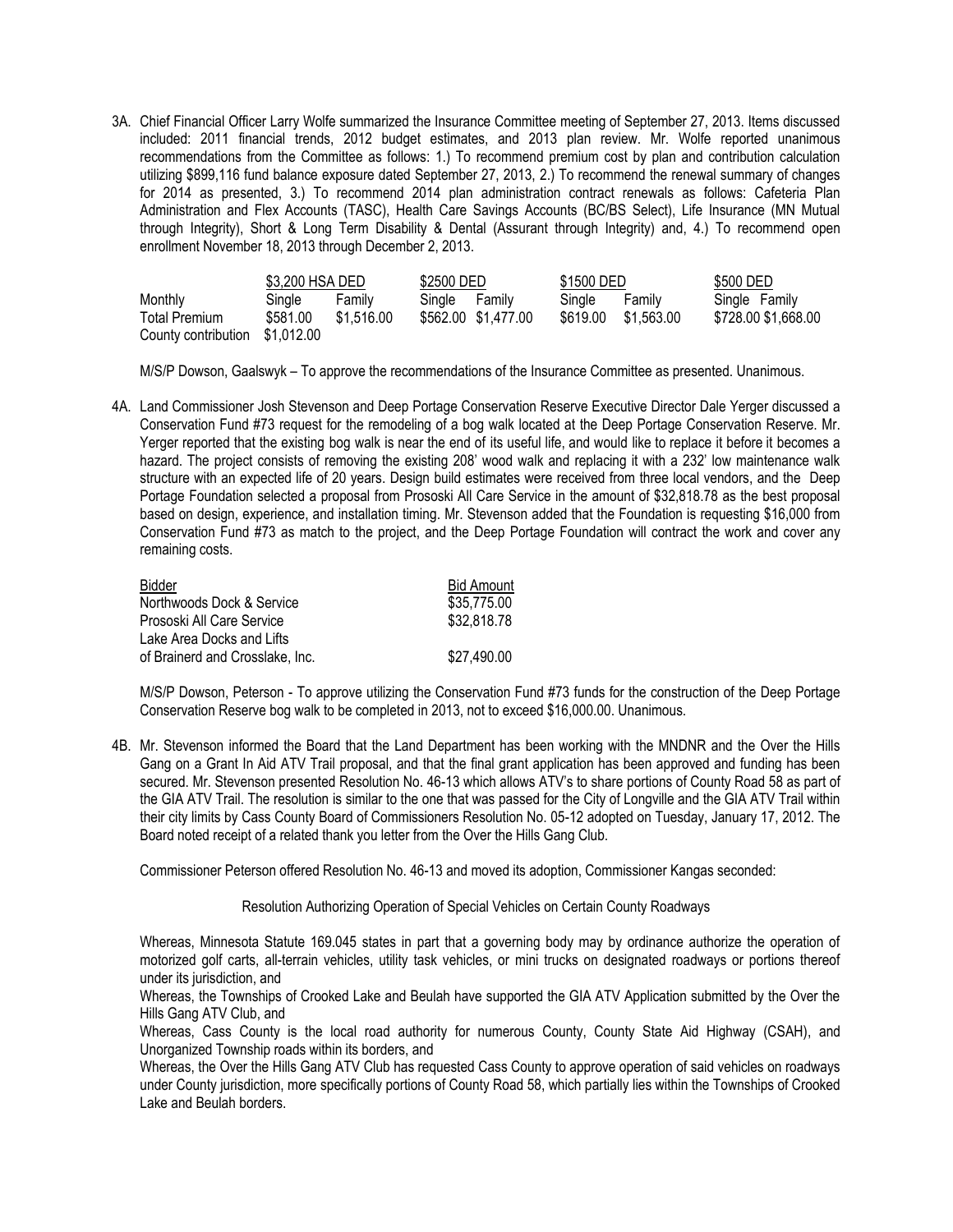NOW THEREFORE, BE IT RESOLVED by the Cass County Board of Commissioners, State of Minnesota

1. That motorized golf carts, all-terrain vehicles, utility task vehicles, or mini trucks as defined by Minnesota Statute 169.045 are authorized to operate on the County designated roadway of County Road 58 located between State MN 6 and Sunset Hill Road in Crooked Lake Township.

2. That motorized golf carts, all-terrain vehicles, utility task vehicles, or mini trucks as defined by Minnesota Statute 169.045 are authorized to operate on the County designated roadway of County Road 58 located between Morrison Lake Road and Arctic Snowmobile Trail in Beulah Township.

3. That such authorization is limited to operation in accordance with applicable State law as may be amended.

4. That at any such time that the Townships repeal authorization for the GIA ATV Trail provided by this resolution is also repealed.

Resolution No. 46-13 was adopted by majority vote: Ayes: Downham, Dowson, Gaalswyk, Kangas, Peterson. Nays: None.

- 4C. Mr. Stevenson discussed eleven tax-forfeited parcels located within the City of Pillager (nine of which are located in the subdivision of The Crossing) that have been previously authorized for sale to the public. Mr. Stevenson noted that in addition to the fair market value of the land the parcels are subject to substantial special assessments by the City. An additional 10 parcels may forfeit in 2014 and 2015. The City of Pillager has requested that the County convey the referenced parcels at a low or no cost basis to the City. Land Commissioner Stevenson reported that Commissioner Gaalswyk and County staff have been asked to attend a work session with the City Council on October 1, 2013 at 7:00pm. No action taken at this time.
- 5A. Assistant County Engineer Kris Lyytinen and Construction/Design Engineer Laura Hadrava presented Resolution No. 47-13 on Contract 60120 which included SAP 011-601-020 the reconstruction of CSAH1; SAP 011-617-005 the bridge replacement on CSAH 17; SAP 011-634-004 the pavement preservation on CSAH 34; CP 2012-1(109) the paving on CR 109; SAP 011-803-002 the pavement preservation on CSAH 203. Mr. Enblom added that final cost of contract 60120 was funded by County State Aid, Municipal State Aid, State bridge bonding and County road construction dollars in the aggregate amount of \$3,198,629.88.

Commissioner Kangas offered Resolution No. 47-13 and moved its adoption, Commissioner Peterson seconded:

WHEREAS: Contract No. 60120 (SAP 011-601-020; SAP 011-617-005; SAP 011-634-004; CP 2012-1(109); SAP 011-803- 002) has in all things been completed, and the County Board being fully advised in the premises, NOW THEN BE IT RESOLVED, that we do hereby accept said completed project for and in behalf of the County of Cass and authorize final payment as specified herein.

Resolution No. 47-13 was adopted by majority vote: Ayes: Downham, Dowson, Gaalswyk, Kangas, Peterson. Nays: None.

5B. Highway Engineer Dave Enblom summarized a meeting with City of Longville regarding reconstruction of a portion of CSAH 7 from State 84 to County road 54. Mayor Jocko Kline explained that the City of Longville is in the process of obtaining funding to relocate and lower its sanitary sewer line along CSAH 7 as part of the 2014 MNDOT bridge project over the Boy River. Mr. Enblom added that this portion of CSAH 7 will be substantially destroyed by a sanitary sewer project and is otherwise due for repair, however, the project is not presently scheduled in the County 5 year Capital Plan. Mr. Enblom reported that the State Aid Municipal portion of the current 5-year plan could accommodate the City's request to coordinate projects in 2014 by moving approximately \$500,000 from the 2017 CSAH 77 project previously established at \$1,241,538 noting that substantial other funds must be obtained for that project to proceed. Engineer Enblom added he would contact the City of Lakeshore and explain the rationale for the plan amendment.

Dowson, Gaalswyk – To approve amending the County 5 year Capital Plan by adding a FY 2014 reconstruction project on a portion of CSAH 7 in the City of Longville as presented. Unanimous.